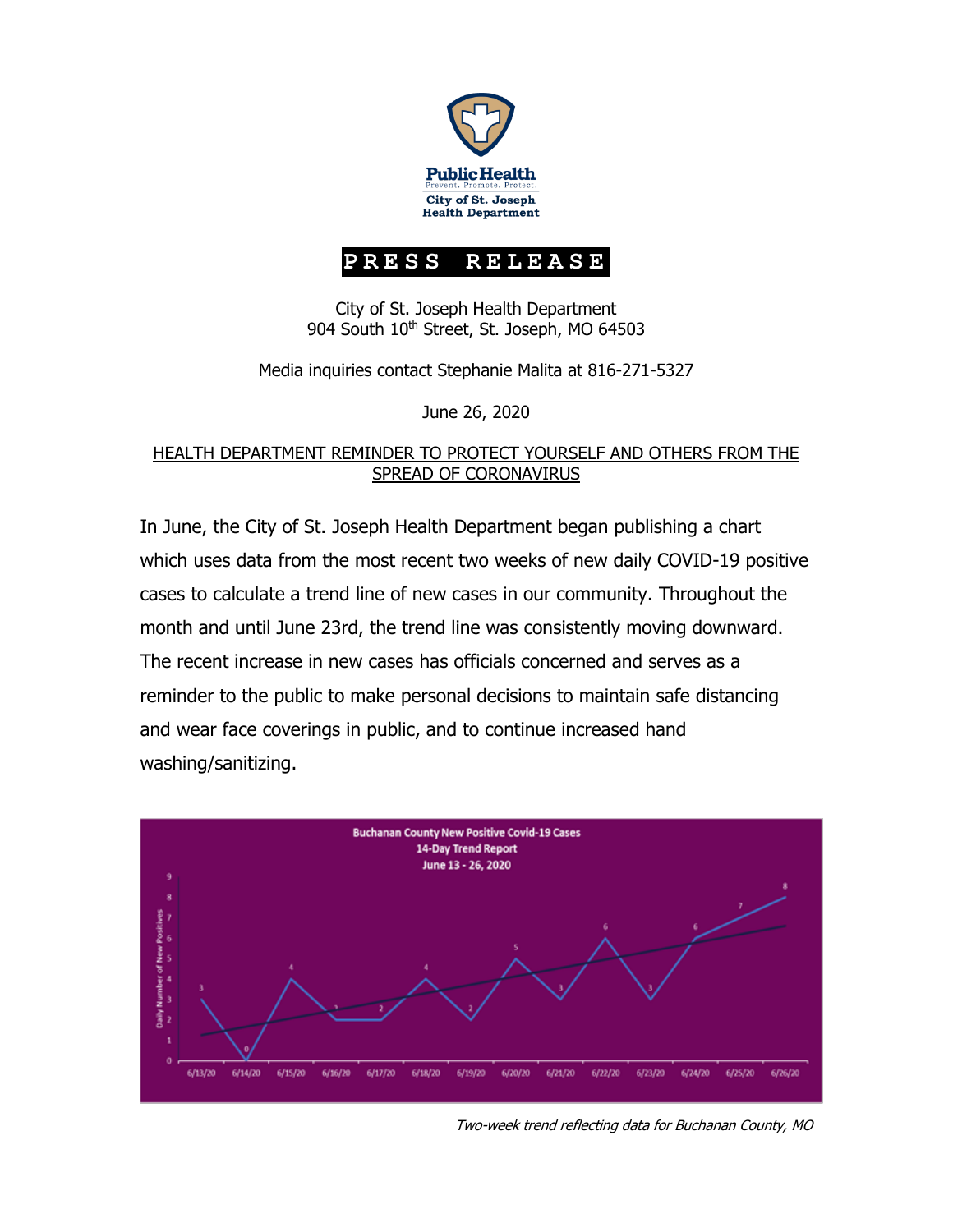As our community opens doors to commerce and social gatherings, taking precautions when in public becomes critically important for the health and safety of residents. The mandates have changed, but the guidelines have not. SARS-CoV-2, the virus that causes COVID-19, is thought to spread mostly by respiratory droplets released when people talk, cough, or sneeze. The virus may also spread to hands from a contaminated surface and then to the nose, mouth or eyes, causing infection. Personal prevention and environmental prevention practices are important ways to prevent the virus's spread.

Personal prevention practices include handwashing, staying home when sick, maintaining six feet of distance between yourself and others, and wearing a cloth face covering. Environmental prevention practices consist of cleaning and disinfection of frequently touched surfaces at least daily or between uses as much as possible – for example, all types of handles and railings and knobs, towels, remote controls, items in kitchens and bathrooms, computer keyboards and phones, etc. Employers are encouraged to implement additional safety and hygiene practices and to develop a schedule for increased, routine cleaning and disinfection. Employers may also ask staff to wear a face mask when in common areas or hallways and consider limiting access to common areas such as breakrooms and harder to clean surfaces like drinking fountains.

The guidance on face masks has changed since the pandemic started. This novel coronavirus is still just months old, and scientists are constantly learning more about it – including more reasons why wearing masks is so important. The virus spreads easily, just by talking or breathing. This coronavirus is highly contagious. Without mitigation efforts like stay-at-home orders, each person with the coronavirus infects an average of two to three other people, making its reproductive number twice that of the flu. The reproductive number of a virus, or R0 ("R-naught"), is the average number of people one infected person will subsequently infect, and that number is fluid based on many factors including human behavior and mitigation efforts. COVID-19 also spreads easily without any symptoms, either from asymptomatic or pre-symptomatic carriers. The virus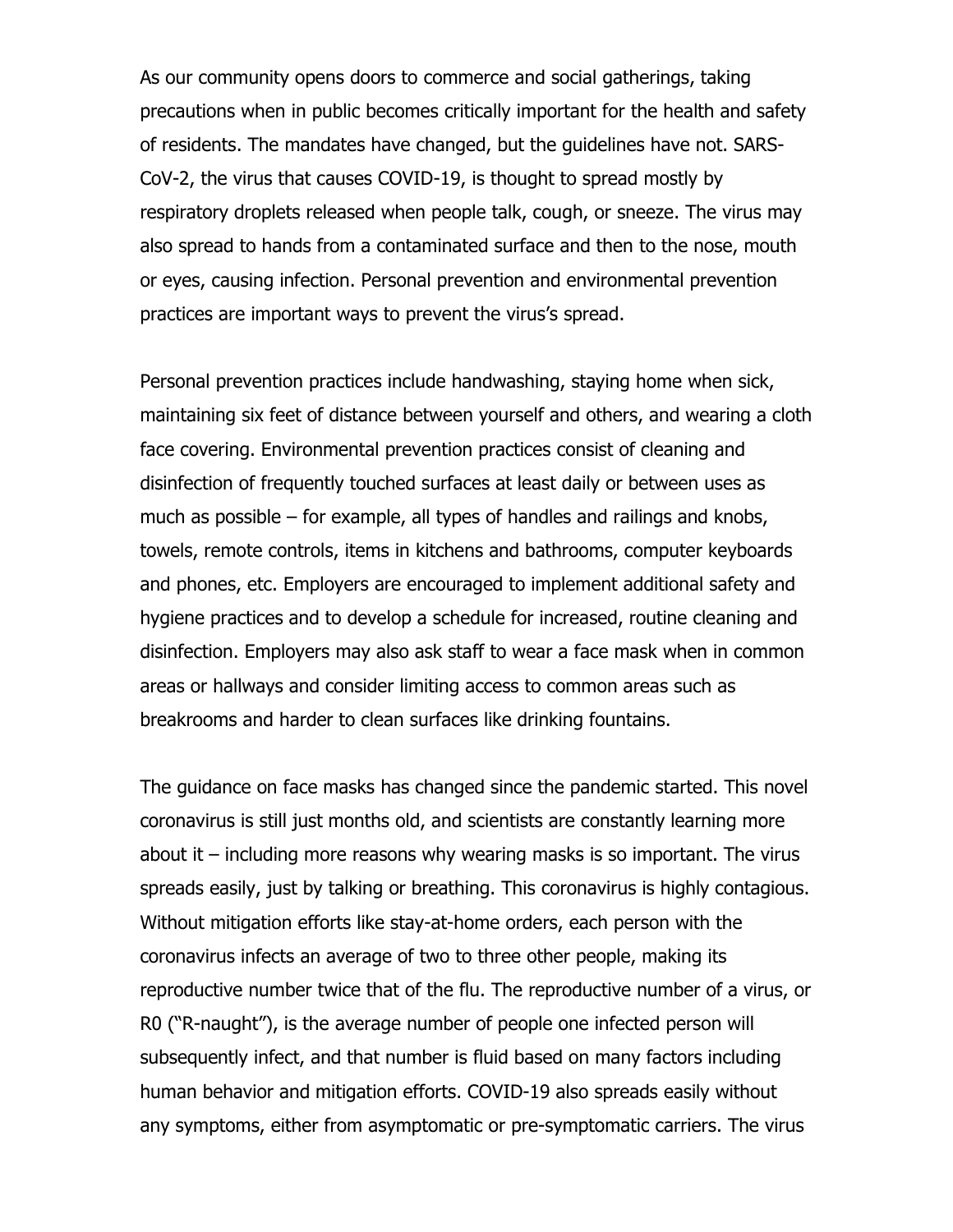has a long incubation period (up to 14 days) and carriers may be most contagious in the 48 hours before they get symptoms. COVID-19 is not just spread by people who are sneezing and coughing. It is often people who seem well and do not have a fever but are spreading the virus as they go about their normal routine.

Everyone should wear a cloth face cover when out in public (see attached graphic from the Lancet on impact), the mouth and nose should be entirely covered with a cloth face cover when around others. Do not use face coverings on children under age 2 or anyone who has trouble breathing or cannot remove the mask without assistance. The cloth face cover is meant to protect other people in case you are infected. Do NOT use a facemask meant for a healthcare worker. Continue to keep six feet between yourself and others. The cloth face cover is not a substitute for physical distancing.

This institution is an equal opportunity provider.

###